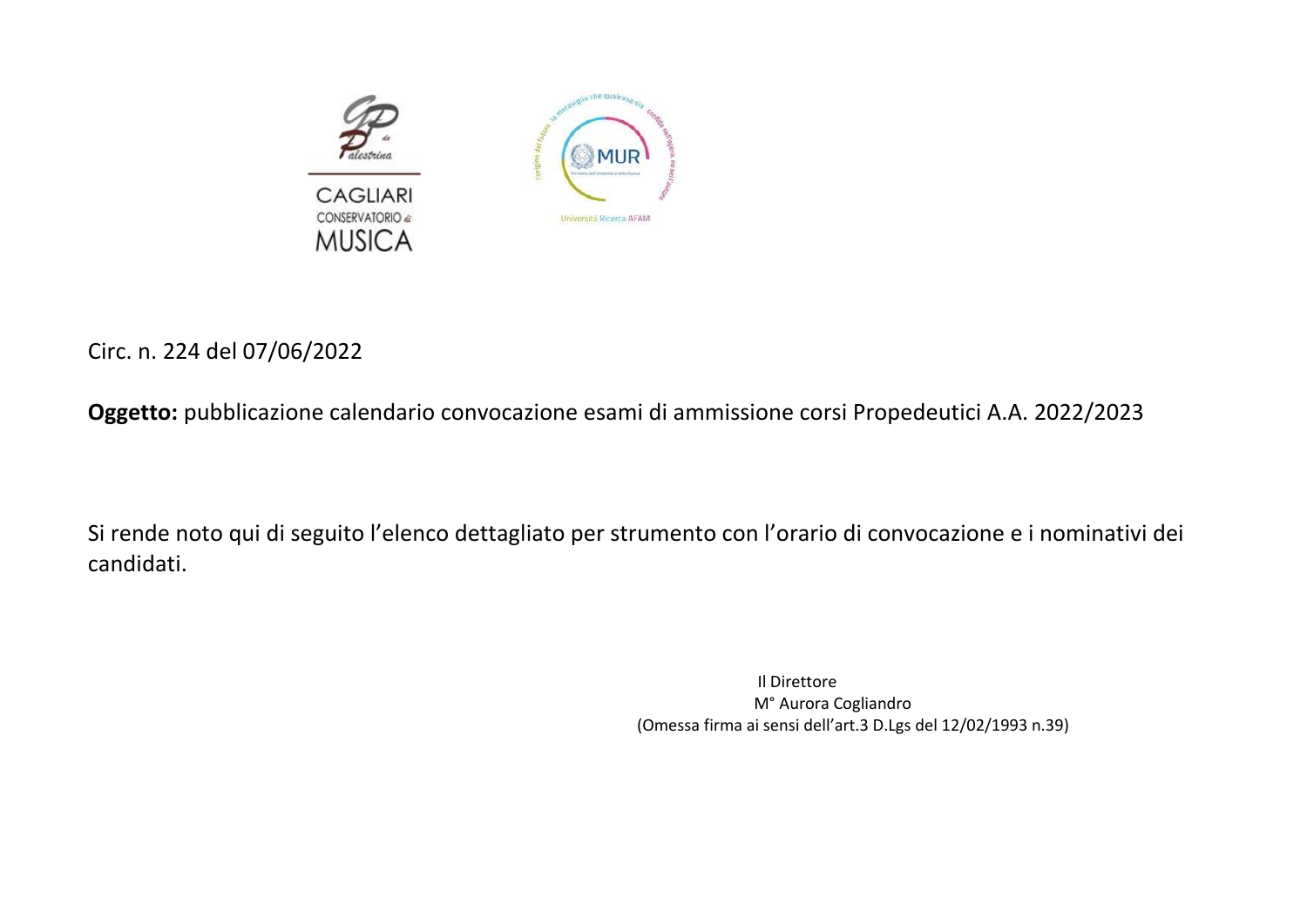**CALENDARIO ESAMI DI AMMISSIONE CORSI PROPEDEUTICI A.A. 22/23**

| N.      |                | <b>CANDIDATO</b>        | <b>CORSO</b>                         | <b>DATA</b> | <b>ORA</b> |
|---------|----------------|-------------------------|--------------------------------------|-------------|------------|
|         | 1 MARRAS       | <b>DAVIDE</b>           | <b>BASSO ELETTRICO JAZZ -</b>        | 14/06/2022  | 13,30      |
|         | $2$ MOI        | <b>NICOLA</b>           | <b>BASSO ELETTRICO JAZZ -</b>        | 14/06/2022  | 13,50      |
|         | 3 SERPI        | ARIANNA                 | <b>BASSO ELETTRICO JAZZ -</b>        | 14/06/2022  | 14,10      |
|         | 4 SERRA        | <b>GABRIELE</b>         | <b>BASSO ELETTRICO JAZZ -</b>        | 14/06/2022  | 14,30      |
|         |                |                         |                                      |             |            |
|         | 1 MARRAS       | <b>DAVIDE</b>           | <b>BATTERIA E PERCUSSIONE JAZZ -</b> | 14/06/2022  | 16,30      |
|         | 2 MORETTI      | NICCOLO'                | <b>BATTERIA E PERCUSSIONE JAZZ -</b> | 14/06/2022  | 16,50      |
|         | 3 OLIVO        | <b>TAISSYA</b>          | <b>BATTERIA E PERCUSSIONE JAZZ -</b> | 14/06/2022  | 17,10      |
| $\vert$ | <b>ORGIANA</b> | <b>FILIPPO</b>          | <b>BATTERIA E PERCUSSIONE JAZZ -</b> | 14/06/2022  | 17,30      |
|         | 5 PERRE        | <b>MICHELE</b>          | <b>BATTERIA E PERCUSSIONE JAZZ -</b> | 14/06/2022  | 17,50      |
|         | 6 PINNA        | <b>GIUSEPPE</b>         | <b>BATTERIA E PERCUSSIONE JAZZ -</b> | 14/06/2022  | 18,10      |
|         | 7 PINTUS       | SARA                    | <b>BATTERIA E PERCUSSIONE JAZZ -</b> | 14/06/2022  | 18,30      |
|         | 8 RESTIVO      | <b>MARIO</b>            | <b>BATTERIA E PERCUSSIONE JAZZ -</b> | 14/06/2022  | 18,50      |
|         | 9TRONCI        | <b>RICCARDO</b>         | BATTERIA E PERCUSSIONE JAZZ -        | 14/06/2022  | 19,10      |
|         | $10$ ZITO      | <b>STEFANO</b>          | <b>BATTERIA E PERCUSSIONE JAZZ -</b> | 14/06/2022  | 19,30      |
|         | 11 ZUDDAS      | <b>FRANCESCO</b>        | <b>BATTERIA E PERCUSSIONE JAZZ -</b> | 14/06/2022  | 19,50      |
|         |                |                         |                                      |             |            |
|         | $1$ CUCCU      | <b>MARIA VITTORIA</b>   | CANTO -                              | 16/06/2022  | 10,00      |
|         | 2 LISCIA       | <b>DAVIDE</b>           | CANTO -                              | 16/06/2022  | 10,20      |
|         | $3$ LOI        | <b>LUIGI</b>            | CANTO -                              | 16/06/2022  | 10,40      |
| 4       | MASCIA         | <b>MASSIMO</b>          | CANTO -                              | 16/06/2022  | 11,00      |
|         | 5 PILLONI      | ALESSANDRO              | CANTO -                              | 16/06/2022  | 11,20      |
|         | 6 PODDA        | <b>ANTONIO</b>          | CANTO -                              | 16/06/2022  | 11,40      |
|         | 7 PUZZONI      | <b>GABRIELE</b>         | CANTO -                              | 16/06/2022  | 12,00      |
|         | 8 TONDO        | <b>GRAZIA</b>           | CANTO -                              | 16/06/2022  | 12,20      |
|         |                |                         |                                      |             |            |
|         | 1 CARTA        | <b>MARA</b>             | <b>CANTO JAZZ -</b>                  | 14/06/2022  | 11,30      |
| 2       | <b>CHESSA</b>  | <b>GIOVANNI DAVIDE</b>  | <b>CANTO JAZZ -</b>                  | 14/06/2022  | 11,50      |
|         | 3 COSTA        | VALERIA                 | <b>CANTO JAZZ -</b>                  | 14/06/2022  | 12,10      |
|         | 4 MARONGIU     | <b>ELENA</b>            | <b>CANTO JAZZ -</b>                  | 14/06/2022  | 12,30      |
|         | 5 SARDU        | <b>ROBERTO</b>          | <b>CANTO JAZZ -</b>                  | 14/06/2022  | 12,50      |
|         |                |                         |                                      |             |            |
|         | 1 ALBERGHINA   | <b>MICOL</b>            | <b>CHITARRA -</b>                    | 15/06/2022  | 9,00       |
|         | 2D'ANGELO      | <b>DENNIS</b>           | <b>CHITARRA-</b>                     | 15/06/2022  | 9,20       |
|         | 3 ESPOSITO     | <b>VIOLA</b>            | <b>CHITARRA -</b>                    | 15/06/2022  | 9,40       |
|         | 4 FODDIS       | <b>GABRIELE</b>         | <b>CHITARRA-</b>                     | 15/06/2022  | 10,00      |
|         | 5 GESSA        | <b>ALICE</b>            | <b>CHITARRA -</b>                    | 15/06/2022  | 10,20      |
|         | 6 LA           | <b>FEDERICO</b>         | <b>CHITARRA -</b>                    | 15/06/2022  | 10,40      |
|         | 7 MELIS        | <b>GIORGIA</b>          | <b>CHITARRA -</b>                    | 15/06/2022  | 11,00      |
|         | 8 PIANTA       | <b>TOMMASO</b>          | <b>CHITARRA -</b>                    | 15/06/2022  | 11,20      |
|         | 9 PISANO       | LORENZO                 | <b>CHITARRA -</b>                    | 15/06/2022  | 11,40      |
|         | 10 PORCEDDA    | <b>GLORIA ANASTASIA</b> | <b>CHITARRA -</b>                    | 15/06/2022  | 12,00      |
|         | 11 RUBIU       | <b>SOFIA</b>            | <b>CHITARRA -</b>                    | 15/06/2022  | 12,20      |
|         | 12 SCHIRRU     | <b>GIAIME ANTONIO</b>   | <b>CHITARRA -</b>                    | 15/06/2022  | 12,40      |
|         | 13 SCOTTO      | <b>FLAVIA MARIA</b>     | <b>CHITARRA -</b>                    | 15/06/2022  | 13,00      |
|         | 14 SECCO       | <b>RADAMES</b>          | <b>CHITARRA -</b>                    | 15/06/2022  | 13,20      |
|         |                |                         |                                      |             |            |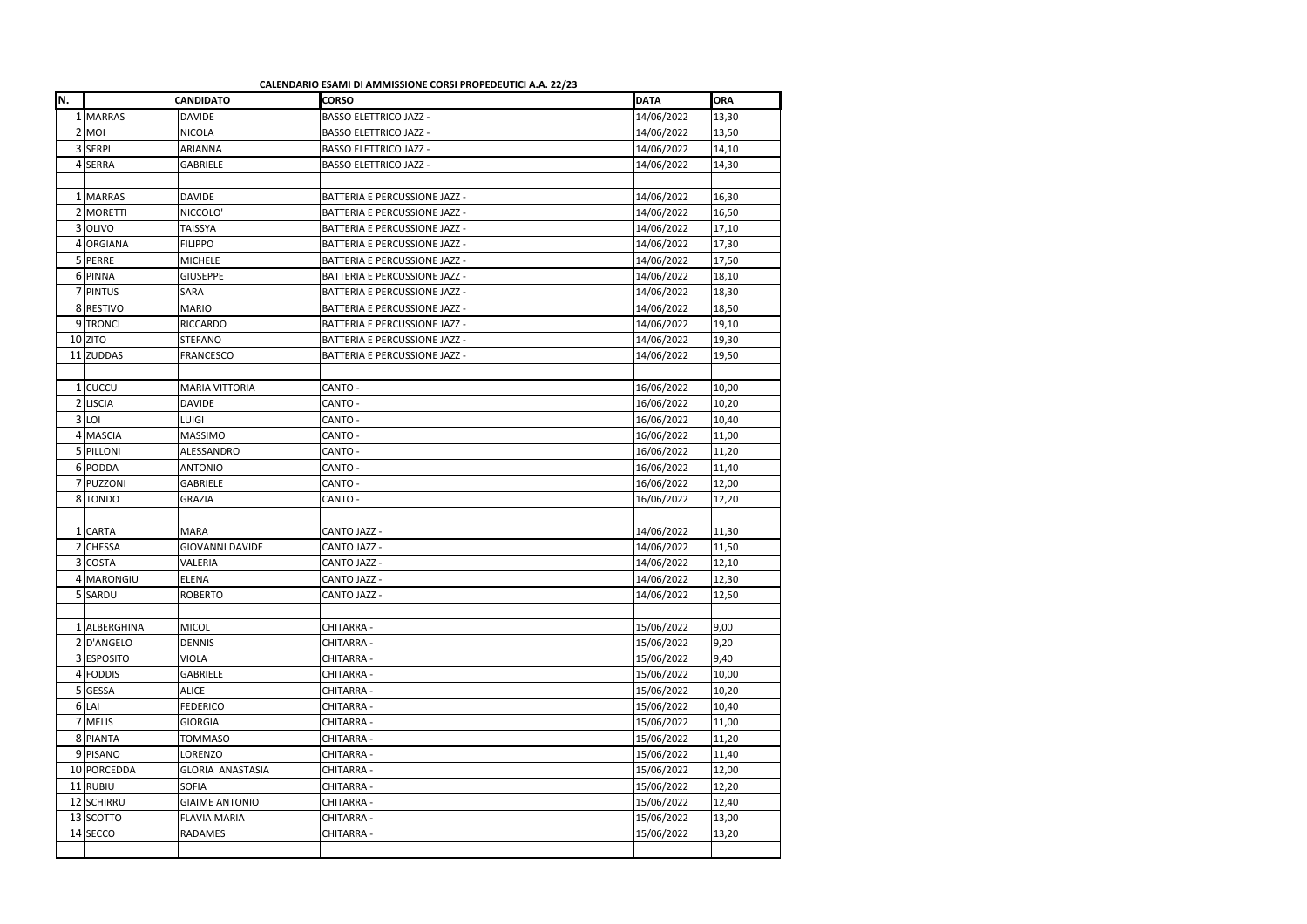| 1 ARUS          | <b>EMANUELE</b>      | CHITARRA JAZZ -          | 14/06/2022 | 15,00       |
|-----------------|----------------------|--------------------------|------------|-------------|
| 2 MARTIS        | <b>ALESSIA</b>       | CHITARRA JAZZ -          | 14/06/2022 | 15,20       |
| 3 PIANTA        | TOMMASO              | CHITARRA JAZZ -          | 14/06/2022 | 15,40       |
| 4 PORCEDDU      | <b>GIOVANNI</b>      | CHITARRA JAZZ -          | 14/06/2022 | 16,00       |
| 5 VALDES        | ANGELO               | CHITARRA JAZZ -          | 14/06/2022 | 16,20       |
|                 |                      |                          |            |             |
| 1 MANNAI        | <b>ELEONORA</b>      | <b>CLARINETTO -</b>      | 13/06/2022 | Dalle 15,00 |
| 2 MARRAS        | <b>FEDERICO</b>      | <b>CLARINETTO -</b>      | 13/06/2022 | Dalle 15,00 |
| 3 MARRAS        | <b>GIORGIA</b>       | <b>CLARINETTO -</b>      | 13/06/2022 | Dalle 15,00 |
| 4 MASALA RACCIS | <b>SOFIA</b>         | <b>CLARINETTO -</b>      | 13/06/2022 | Dalle 15,00 |
| 5 MATTEU        | <b>DANIELE</b>       | <b>CLARINETTO -</b>      | 13/06/2022 | Dalle 15,00 |
|                 |                      |                          |            |             |
| 1 MASALA RACCIS | <b>SOFIA</b>         | <b>CLAVICEMBALO</b>      | 14/06/2022 | Dalle 15,00 |
| 2 PILLAI        | <b>FRANCESCA</b>     | <b>CLAVICEMBALO</b>      | 14/06/2022 | Dalle 15,00 |
| 3 ZACCARIA      | NICCOLO'             | CLAVICEMBALO             | 14/06/2022 | Dalle 15,00 |
|                 |                      |                          |            |             |
| 1 GRECO         | <b>DIEGO</b>         | COMPOSIZIONE -           | 17/06/2022 | 8,30-9,30   |
| 2 GRONDONA      | <b>FRANCESCO</b>     | COMPOSIZIONE -           | 17/06/2022 | 8,30-9,30   |
|                 |                      |                          |            |             |
| 1 NONNIS        | NICOLO'              | <b>CONTRABBASSO</b>      | 13/06/2022 | Dalle 15,00 |
| $2$  PIA        | <b>DANILO</b>        | <b>CONTRABBASSO</b>      | 13/06/2022 | Dalle 15,00 |
| 3 SECCO         | RADAMES              | <b>CONTRABBASSO</b>      | 13/06/2022 | Dalle 15,00 |
|                 |                      |                          |            |             |
| 1 GOURLAY       | ERWAN                | <b>CONTRABBASSO JAZZ</b> | 14/06/2022 | 14,50       |
| 2 VALDES        | ANGELO               | <b>CONTRABBASSO JAZZ</b> | 14/06/2022 | 15,10       |
|                 |                      |                          |            |             |
| 1 DESOGUS       | LUCA                 | CORNO                    | 13/06/2022 | Dalle 16,00 |
| 2 MATTEU        | <b>DANIELE</b>       | CORNO                    | 13/06/2022 | Dalle 16,00 |
| 3 MULARGIA      | <b>ENRICO</b>        | CORNO                    | 13/06/2022 | Dalle 16,00 |
| 4TATTI          | LORENZO              | CORNO                    | 13/06/2022 | Dalle 16,00 |
|                 |                      |                          |            |             |
| 1 CASULA        | <b>GIULIA</b>        | DIDATTICA DELLA MUSICA - | 20/06/2022 | Dalle 9,00  |
| $2$ FENU        | ROSSELLA             | DIDATTICA DELLA MUSICA - | 20/06/2022 | Dalle 9,00  |
| 3 LAMPIS        | <b>ELISABETTA</b>    | DIDATTICA DELLA MUSICA - | 20/06/2022 | Dalle 9,00  |
| 4 SALVADOR      | DANIELA              | DIDATTICA DELLA MUSICA - | 20/06/2022 | Dalle 9,00  |
|                 |                      |                          |            |             |
| 1 MELONI        | <b>ALESSIO</b>       | DIREZIONE D'ORCHESTRA -  | 15/06/2022 | 8,15        |
| $2$ MUSIO       | <b>MATTEO SIMONE</b> | DIREZIONE D'ORCHESTRA -  | 15/06/2022 | 8,15        |
|                 |                      |                          |            |             |
| 1 DESSI'        | CATERINA             | FAGOTTO -                | 17/06/2022 | Dalle 15,00 |
| 2 ORRU'         | TOMMASO              | FAGOTTO -                | 17/06/2022 | Dalle 15,00 |
|                 |                      |                          |            |             |
| 1 CANCEDDA      | <b>ILENIA</b>        | FLAUTO -                 | 17/06/2022 | 10,00       |
| 2 DESOGUS       | <b>CLARA</b>         | <b>FLAUTO -</b>          | 17/06/2022 | 10,20       |
| 3 MARONGIU      | <b>ELENA</b>         | FLAUTO -                 | 17/06/2022 | 10,40       |
| 4 MBENGUE       | <b>BETTY</b>         | <b>FLAUTO -</b>          | 17/06/2022 | 11,00       |
| 5 PILLAI        | <b>FRANCESCA</b>     | FLAUTO -                 | 17/06/2022 | 11,20       |
| 6 PILLONI       | ANNA                 | <b>FLAUTO -</b>          | 17/06/2022 | 11,40       |
| 7 PINNA         | <b>ILARIA</b>        | FLAUTO -                 | 17/06/2022 | 12,00       |
| 8 PISANO        | <b>BIANCA MARIE</b>  | <b>FLAUTO -</b>          | 17/06/2022 | 12,20       |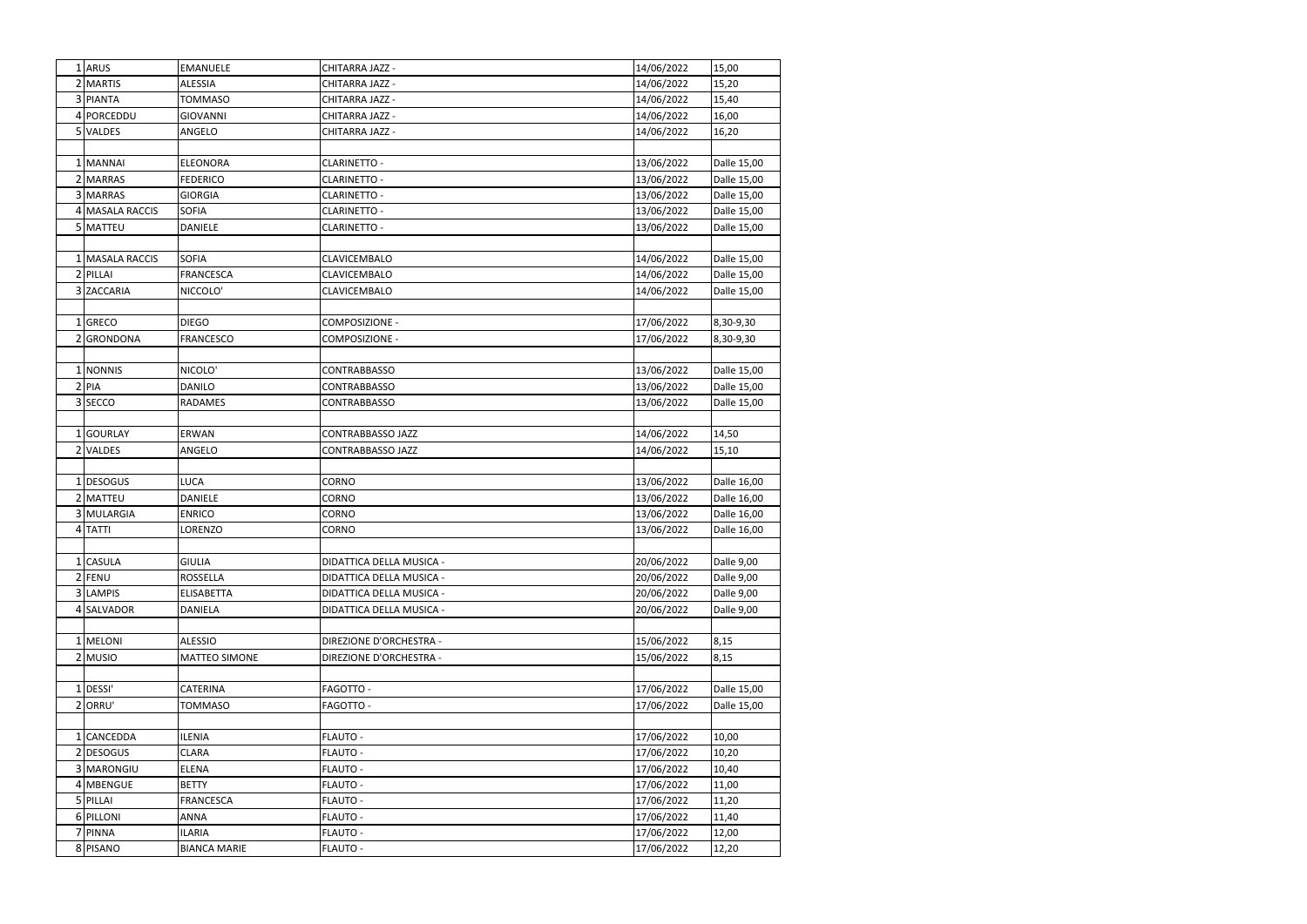|   | 9 <sup>TATTI</sup> | LORENZO                | <b>FLAUTO -</b>                                      | 17/06/2022 | 12,40       |
|---|--------------------|------------------------|------------------------------------------------------|------------|-------------|
|   | 10 VACCA           | SEBASTIAN DAVID        | FLAUTO -                                             | 17/06/2022 | 13,00       |
|   |                    |                        |                                                      |            |             |
|   | 1 DURANDO          |                        |                                                      |            |             |
|   |                    | <b>MARIKA</b>          | MUSICA ELETTRONICA -                                 | 21/06/2022 | Dalle 16,00 |
|   |                    |                        |                                                      |            |             |
|   | 1 DENOTTI          | LORENZO GIOVANNI       | MUSICHE TRADIZIONALI INDIRIZZO ETNOMUSICOLOGICO -    | 25/06/2022 | 10,30-11,30 |
|   | 2 MURGIA           | ALESSANDRA             | MUSICHE TRADIZIONALI INDIRIZZO ETNOMUSICOLOGICO -    | 25/06/2022 | 10,30-11,30 |
|   | 3 SCHIRRU          | LUCA                   | MUSICHE TRADIZIONALI INDIRIZZO ETNOMUSICOLOGICO -    | 25/06/2022 | 10,30-11,30 |
|   | 4 SOLLAI           | ANDREA                 | MUSICHE TRADIZIONALI INDIRIZZO ETNOMUSICOLOGICO -    | 25/06/2022 | 10,30-11,30 |
|   |                    |                        |                                                      |            |             |
|   | 1 CARLINI          | <b>STEFANIA</b>        | MUSICHE TRADIZIONALI INDIRIZZO STRUMENTALE-BANDONEON | 16/06/2022 | Dalle 15,30 |
|   | 2 FERRARI          | LEONARDO               | MUSICHE TRADIZIONALI INDIRIZZO STRUMENTALE-BANDONEON | 16/06/2022 | Dalle 15,30 |
|   | 3 IBBA             | ALESSIA                | MUSICHE TRADIZIONALI INDIRIZZO STRUMENTALE-BANDONEON | 16/06/2022 | Dalle 15,30 |
|   | 4 MEREU            | CARLO                  | MUSICHE TRADIZIONALI INDIRIZZO STRUMENTALE-BANDONEON | 16/06/2022 | Dalle 15,30 |
|   | 5 PULIGA           | <b>ANNABEL LIV</b>     | MUSICHE TRADIZIONALI INDIRIZZO STRUMENTALE-BANDONEON | 16/06/2022 | Dalle 15,30 |
|   | 6 PULIGA           | <b>CHLOE</b>           | MUSICHE TRADIZIONALI INDIRIZZO STRUMENTALE-BANDONEON | 16/06/2022 | Dalle 15,30 |
|   | 7 QUAGLINO         | <b>BIAGIO</b>          | MUSICHE TRADIZIONALI INDIRIZZO STRUMENTALE-BANDONEON | 16/06/2022 | Dalle 15,30 |
|   |                    |                        |                                                      |            |             |
|   | 1 ALIBERTI         | <b>BEATRICE</b>        | ORGANO -                                             | 15/06/2022 | Dalle 15,00 |
|   | 2 FARCI            | ANGELICA SOFIA         | ORGANO -                                             | 15/06/2022 | Dalle 15,00 |
|   | 3 LOCHE            | <b>SILVIA</b>          | ORGANO -                                             | 15/06/2022 | Dalle 15,00 |
|   | 4 LONGOBARDI       | <b>VIRGINIA</b>        | ORGANO -                                             | 15/06/2022 | Dalle 15,00 |
|   | $5$ MOI            | <b>NICOLA</b>          | ORGANO -                                             | 15/06/2022 | Dalle 15,00 |
|   | 6 MURA             | <b>TOMASO</b>          | ORGANO -                                             | 15/06/2022 | Dalle 15,00 |
| 7 | PILLAI             | <b>FRANCESCA</b>       | ORGANO -                                             | 15/06/2022 | Dalle 15,00 |
|   | 8 ZACCARIA         | NICCOLO'               | ORGANO -                                             | 15/06/2022 | Dalle 15,00 |
|   |                    |                        |                                                      |            |             |
|   | 1 ALBERGHINA       | <b>MICOL</b>           | PIANOFORTE -                                         | 16/06/2022 | 9,30        |
|   | 2 ALIBERTI         | <b>BEATRICE</b>        | PIANOFORTE-                                          | 16/06/2022 | 9,50        |
|   | 3 ARRAIS ARAMO     | <b>EMANUELE</b>        | PIANOFORTE -                                         | 16/06/2022 | 10,10       |
|   | 4 ATZENI           | VALENTINA              | PIANOFORTE -                                         | 16/06/2022 | 10,30       |
|   | 5 CARRUS           | <b>SOFIA</b>           | PIANOFORTE -                                         | 16/06/2022 | 10,50       |
|   | 6 CASULA           | <b>JULIA</b>           | PIANOFORTE -                                         | 16/06/2022 | 11,10       |
|   | 7 CATTOLICO        | <b>GABRIELE</b>        | PIANOFORTE -                                         | 16/06/2022 | 11,30       |
|   | 8 CHESSA           | <b>GIOVANNI DAVIDE</b> | PIANOFORTE -                                         | 16/06/2022 | 11,50       |
|   | 9 CORDA            | <b>GLORIA DIAMANTE</b> | PIANOFORTE-                                          | 16/06/2022 | 12,10       |
|   | 10 DESSI           | CHIARA                 | PIANOFORTE -                                         | 16/06/2022 | 12,30       |
|   | 11 DIANA           | LUDOVICO               | PIANOFORTE -                                         | 16/06/2022 | 12,50       |
|   | 12 FABIANI         | ANNA                   | PIANOFORTE -                                         | 16/06/2022 | 13,10       |
|   | 13 FISCHETTI       | <b>BIANCA</b>          | PIANOFORTE -                                         | 16/06/2022 | 16,30       |
|   | 14 FLORIS          | <b>EMMA FRANCESCA</b>  | PIANOFORTE -                                         |            | 16,50       |
|   | 15 FRAU            |                        |                                                      | 16/06/2022 |             |
|   |                    | <b>MAYA</b>            | PIANOFORTE -                                         | 16/06/2022 | 17,10       |
|   | 16 GESSA           | <b>ALICE</b>           | <b>PIANOFORTE -</b>                                  | 16/06/2022 | 17,30       |
|   | 17 GIUA            | <b>GIULIA</b>          | PIANOFORTE -                                         | 16/06/2022 | 17,50       |
|   | 18 GRONDONA        | <b>FRANCESCO</b>       | PIANOFORTE -                                         | 16/06/2022 | 18,10       |
|   | 19 LANGELLOTTI     | <b>FRANCESCA</b>       | PIANOFORTE -                                         | 16/06/2022 | 18,30       |
|   | 20 LERA            | <b>ELEONORA</b>        | PIANOFORTE -                                         | 16/06/2022 | 18,50       |
|   | 21 LOCHE           | SILVIA                 | PIANOFORTE -                                         | 16/06/2022 | 19,10       |
|   | $22$ LOI           | <b>WALTER</b>          | PIANOFORTE -                                         | 17/06/2022 | 9,30        |
|   | 23 LONGOBARDI      | <b>VIRGINIA</b>        | PIANOFORTE -                                         | 17/06/2022 | 9,50        |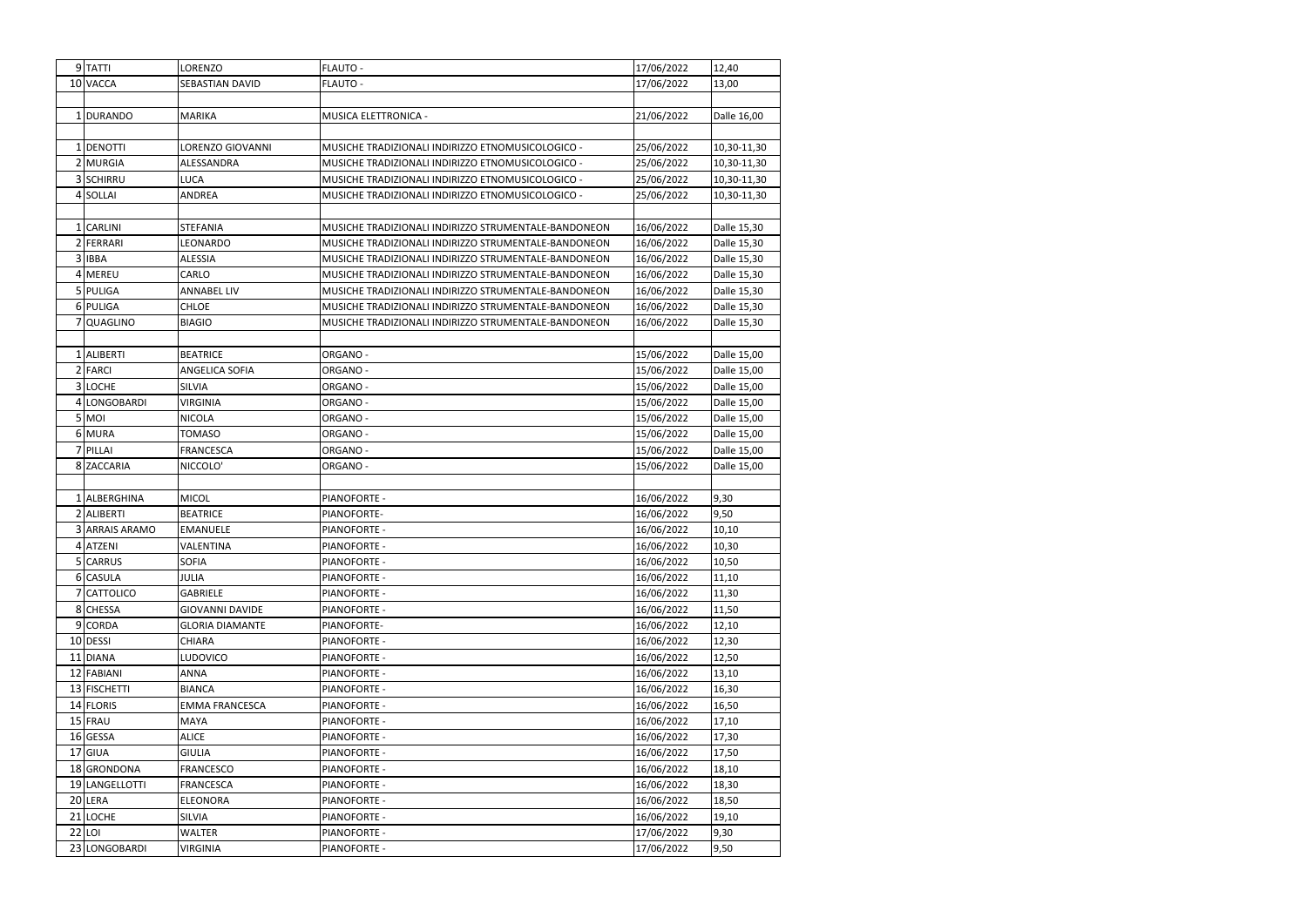| 24 MANCA         | <b>ARTUR</b>                 | PIANOFORTE -              | 17/06/2022 | 10,10       |
|------------------|------------------------------|---------------------------|------------|-------------|
| 25 MARONGIU      | <b>ELENA</b>                 | PIANOFORTE -              | 17/06/2022 | 10,30       |
| 26 MASALA RACCIS | <b>SOFIA</b>                 | <b>PIANOFORTE -</b>       | 17/06/2022 | 10,50       |
| 27 MATTEU        | <b>DANIELE</b>               | PIANOFORTE -              | 17/06/2022 | 11,10       |
| 28 MELIS         | <b>GIORGIA</b>               | PIANOFORTE -              | 17/06/2022 | 11,30       |
| $29$ MOI         | <b>NICOLA</b>                | PIANOFORTE -              | 17/06/2022 | 11,50       |
| 30 MONTI         | <b>FABIO</b>                 | <b>PIANOFORTE -</b>       | 17/06/2022 | 12,10       |
| 31 MURA          | <b>TOMASO</b>                | PIANOFORTE -              | 17/06/2022 | 12,30       |
| 32 PAVONE        | <b>GIULIO</b>                | PIANOFORTE -              | 17/06/2022 | 12,50       |
| 33 PERSILI       | <b>GIOVANNI</b>              | PIANOFORTE -              | 17/06/2022 | 13,10       |
| 34 PIANTA        | <b>TOMMASO</b>               | PIANOFORTE -              | 17/06/2022 | 16,30       |
| 35 PICCIAU       | <b>ALESSIO</b>               | PIANOFORTE -              | 17/06/2022 | 16,50       |
| 36 PISANO        | LORENZO                      | PIANOFORTE -              | 17/06/2022 | 17,10       |
| 37 PISU          | ALESSANDRO                   | PIANOFORTE -              | 17/06/2022 | 17,30       |
| 38 PORCEDDA      | <b>GLORIA ANASTASIA</b>      | <b>PIANOFORTE -</b>       | 17/06/2022 | 17,50       |
| 39 PUTZU         | <b>ALESSIA</b>               | PIANOFORTE -              | 17/06/2022 | 18,10       |
| 40 RIPA          | <b>DIEGO</b>                 | PIANOFORTE -              | 17/06/2022 | 18,30       |
| 41 ROSSINO       | <b>ANDREA</b>                | PIANOFORTE -              | 17/06/2022 | 18,50       |
| 42 ROSSINO       | <b>GIULIA</b>                | PIANOFORTE -              | 17/06/2022 | 19,10       |
| 43 RUBIU         | <b>SOFIA</b>                 | PIANOFORTE -              | 18/06/2022 | 9,30        |
| 44 RUSSINO       | <b>HELOISE MONIQUE LAURA</b> | <b>PIANOFORTE -</b>       | 18/06/2022 | 9,50        |
| 45 SALURSO       | ALESSANDRO                   | <b>PIANOFORTE -</b>       | 18/06/2022 | 10,10       |
| 46 SANNA         | <b>DAVIDE</b>                | PIANOFORTE -              | 18/06/2022 | 10,30       |
| 47 SASSU         | <b>EMMA</b>                  | PIANOFORTE -              | 18/06/2022 | 10,50       |
| 48 SECCO         | <b>RADAMES</b>               | PIANOFORTE -              | 18/06/2022 | 11,10       |
| 49 SPIGA         | <b>GIOVANNI</b>              | PIANOFORTE -              | 18/06/2022 | 11,30       |
| 50 TALIPOVA      | <b>AISHA</b>                 | PIANOFORTE -              | 18/06/2022 | 11,50       |
| 51 TATTI         | <b>LORENZO</b>               | PIANOFORTE -              | 18/06/2022 | 12,10       |
| 52 TODDE         | <b>BENEDETTA</b>             | PIANOFORTE -              | 18/06/2022 | 12,30       |
| 53 UTZERI        | NICOLO'                      | PIANOFORTE -              | 18/06/2022 | 12,50       |
| 54 ZACCARIA      | NICCOLO'                     | PIANOFORTE -              | 18/06/2022 | 13,10       |
| 55 ZEDDA         | <b>ANNIKA</b>                | PIANOFORTE -              | 18/06/2022 | 13,30       |
|                  |                              |                           |            |             |
| 1 CHESSA         | <b>GIOVANNI DAVIDE</b>       | PIANOFORTE JAZZ -         | 14/06/2022 | 9,30        |
| 2 DESSI'         | LEONARDO                     | PIANOFORTE JAZZ -         | 14/06/2022 | 9,50        |
| 3 GIANNETTI      | PIETRO                       | PIANOFORTE JAZZ -         | 14/06/2022 | 10,10       |
| 4 VALDES         | ANGELO                       | PIANOFORTE JAZZ -         | 14/06/2022 | 10,30       |
| 5 ROSSINO        | <b>GIULIA</b>                | PIANOFORTE JAZZ -         | 14/06/2022 | 15,00       |
|                  |                              |                           |            |             |
| 1 LAMPIS         | <b>ELISABETTA</b>            | SASSOFONO -               | 13/06/2022 | Dalle 11,30 |
| 2 RUSSINO        | HELOISE MONIQUE LAURA        | SASSOFONO -               | 13/06/2022 | Dalle 11,30 |
| 3 SECCO          | <b>RADAMES</b>               | SASSOFONO -               | 13/06/2022 | Dalle 11,30 |
|                  |                              |                           |            |             |
| 1 ARESU          | <b>NOEMI</b>                 | SASSOFONO JAZZ -          | 14/06/2022 | 10,30       |
| 2 CASULA         | <b>GIULIA</b>                | SASSOFONO JAZZ -          | 14/06/2022 | 10,50       |
| 3 MOGGIA         | <b>ELIDE GIUSEPPINA</b>      | SASSOFONO JAZZ -          | 14/06/2022 | 11,10       |
|                  |                              |                           |            |             |
| 1 MANCA          | <b>ROBERTO</b>               | STRUMENTI A PERCUSSIONE - | 13/06/2022 | Dalle 15,30 |
| 2 MURA           | TOMASO                       | STRUMENTI A PERCUSSIONE - | 13/06/2022 | Dalle 15,30 |
| 3 RESTIVO        | <b>MARIO</b>                 | STRUMENTI A PERCUSSIONE - | 13/06/2022 | Dalle 15,30 |